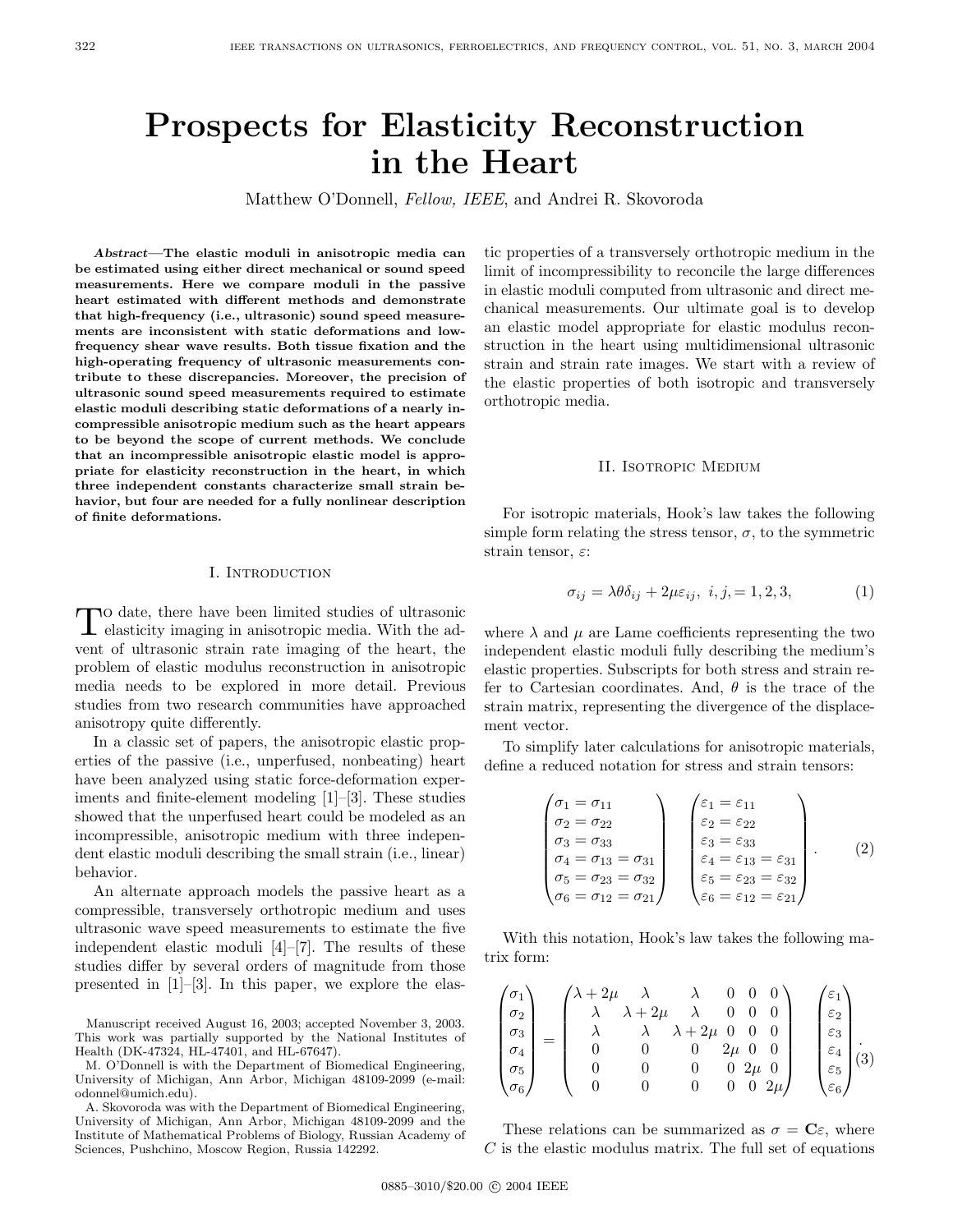reduces to two independent  $3 \times 3$  matrix equations for longitudinal  $(C_1)$  and shear  $(C_s)$  components:

$$
\begin{pmatrix} \sigma_1 \\ \sigma_2 \\ \sigma_3 \end{pmatrix} = \begin{pmatrix} \lambda + 2\mu & \lambda & \lambda \\ \lambda & \lambda + 2\mu & \lambda \\ \lambda & \lambda & \lambda + 2\mu \end{pmatrix} \begin{pmatrix} \varepsilon_1 \\ \varepsilon_2 \\ \varepsilon_3 \end{pmatrix}, \quad (4)
$$

$$
\begin{pmatrix} \sigma_4 \\ \sigma_5 \\ \sigma_6 \end{pmatrix} = \begin{pmatrix} 2\mu & 0 & 0 \\ 0 & 2\mu & 0 \\ 0 & 0 & 2\mu \end{pmatrix} \begin{pmatrix} \varepsilon_4 \\ \varepsilon_5 \\ \varepsilon_6 \end{pmatrix} . \tag{5}
$$

The incompressibility condition is a constraint on the strain, specifically the trace of the strain matrix. Consequently, we also must express the strain in terms of the stress to define the proper limits on elastic moduli for incompressible media. To solve for the strain, Hook's law must be inverted (i.e.,  $\varepsilon = \mathbf{C}^{-1}\sigma$ ), where  $\mathbf{C}^{-1}$  is the inverse of the elastic modulus matrix (i.e., compliance). For shear terms, the inversion is trivial. For longitudinal terms, the inverse of the  $3 \times 3$  matrix  $C_l$  is:

$$
\mathbf{C}_1^{-1} = \frac{1}{\Delta} \begin{pmatrix} 2(\lambda + \mu) & -\lambda & -\lambda \\ -\lambda & 2(\lambda + \mu) & -\lambda \\ -\lambda & -\lambda & 2(\lambda + \mu) \end{pmatrix}, \qquad (6)
$$

where  $\Delta$  is the determinant of  $C_1$  divided by the common factor  $2\mu$ , and is given by:

$$
\Delta = 2\mu(3\lambda + 2\mu). \tag{7}
$$

This expression can be further reduced into a more familiar form by noting that the Young's modulus E can be defined in terms of the Lame constants as:

$$
E = \frac{\mu(3\lambda + 2\mu)}{(\lambda + \mu)},
$$
\n(8)

and Poisson's ratio  $\nu$  can be defined similarly in terms of the Lame constants as:

$$
\nu = \frac{\lambda}{2(\lambda + \mu)}.\tag{9}
$$

Given these definitions,  $C_1^{-1}$  reduces to:

$$
\mathbf{C}_{1}^{-1} = \frac{1}{E} \begin{pmatrix} 1 & -\nu & -\nu \\ -\nu & 1 & -\nu \\ -\nu & -\nu & 1 \end{pmatrix} . \tag{10}
$$

Consequently, for an isotropic compressible medium, the longitudinal elastic properties can be fully characterized by two sets of complementary parameters:  $[\lambda, \mu]$  or  $[E, \nu]$  [8].

## III. Transversely Orthotropic Medium

The elastic modulus matrix for a medium with transversely orthotropic symmetry—as would be found in a muscle fiber, for instance, in which the fiber axis is defined as the z (i.e.,  $i = 3$ ) axis—can be written in terms of five independent elastic moduli:

$$
\mathbf{C} = \begin{pmatrix} C_{11} & C_{12} & C_{13} & 0 & 0 & 0 \\ C_{12} & C_{11} & C_{13} & 0 & 0 & 0 \\ C_{13} & C_{13} & C_{33} & 0 & 0 & 0 \\ 0 & 0 & 0 & 2C_{44} & 0 & 0 \\ 0 & 0 & 0 & 0 & 2C_{44} & 0 \\ 0 & 0 & 0 & 0 & 0 & (C_{11} - C_{12}) \end{pmatrix} . \tag{11}
$$

Note that the  $i = 1, 2$  dimensions are isotropic and, consequently,  $C_{11}$  can be recognized as equivalent to  $(\lambda + 2\mu)$ ,  $C_{12}$  equivalent to  $\lambda$ , and  $(C_{11} - C_{12})$  equivalent to  $2\mu$ . Consequently, the five independent elastic moduli for this symmetry group are  $[\lambda, \mu, C_{13}, C_{33}, C_{44}]$ , the longitudinal elastic matrix  $C_1$  can be written as:

$$
\mathbf{C_1} = \begin{pmatrix} \lambda + 2\mu & \lambda & C_{13} \\ \lambda & \lambda + 2\mu & C_{13} \\ C_{13} & C_{13} & C_{33} \end{pmatrix},
$$
 (12)

and the shear elastic matrix  $C_s$  can be written as:

$$
\mathbf{C_s} = \begin{pmatrix} 2\mu_{13} & 0 & 0 \\ 0 & 2\mu_{13} & 0 \\ 0 & 0 & 2\mu \end{pmatrix}, \tag{13}
$$

where  $\mu_{13} = C_{44}$  is an alternate notation often used for the transverse-axial shear modulus. This means the longitudinal elastic properties can be characterized fully by the four independent moduli [ $\lambda$ ,  $\mu$ ,  $C_{13}$ ,  $C_{33}$ ].

To solve for the strain, Hook's law must be inverted (i.e.,  $\varepsilon = \mathbf{C}^{-1}\sigma$ ), where  $\mathbf{C}^{-1}$  is the inverse of the elastic modulus matrix. For shear terms, the inversion is again trivial. For longitudinal terms, the inverse of the  $3 \times 3$ matrix **C<sup>l</sup>** is:

$$
\mathbf{C}_{1}^{-1} = \frac{1}{\Delta} \begin{pmatrix} \alpha_{11} & -\alpha_{12} & -\alpha_{13} \\ -\alpha_{12} & \alpha_{11} & -\alpha_{13} \\ -\alpha_{13} & -\alpha_{13} & \alpha_{33} \end{pmatrix}, \quad (14)
$$

where the matrix elements are defined as:

$$
\Delta = 4\mu (C_{33}(\lambda + \mu) - C_{13}^2),
$$
  
\n
$$
\alpha_{11} = C_{33}(\lambda + 2\mu) - C_{13}^2,
$$
  
\n
$$
\alpha_{12} = C_{33}\lambda - C_{13}^2,
$$
  
\n
$$
\alpha_{13} = C_{13}(\lambda + 2\mu - \lambda) = 2\mu C_{13},
$$
  
\n
$$
\alpha_{33} = (\lambda + 2\mu)^2 - \lambda^2 = 4\mu(\lambda + \mu).
$$
\n(15)

Similar to the isotropic case, the matrix elements can be related to equivalent Young's moduli and Poisson's ratios such that  $C_1^{-1}$  becomes:

$$
\mathbf{C}_{1}^{-1} = \begin{pmatrix} \frac{1}{E_{1}} & \frac{-\nu_{12}}{E_{1}} & \frac{-\nu_{13}}{E_{3}}\\ \frac{-\nu_{12}}{E_{1}} & \frac{1}{E_{1}} & \frac{-\nu_{13}}{E_{3}}\\ \frac{-\nu_{13}}{E_{3}} & \frac{-\nu_{13}}{E_{3}} & \frac{1}{E_{3}} \end{pmatrix}, \qquad (16)
$$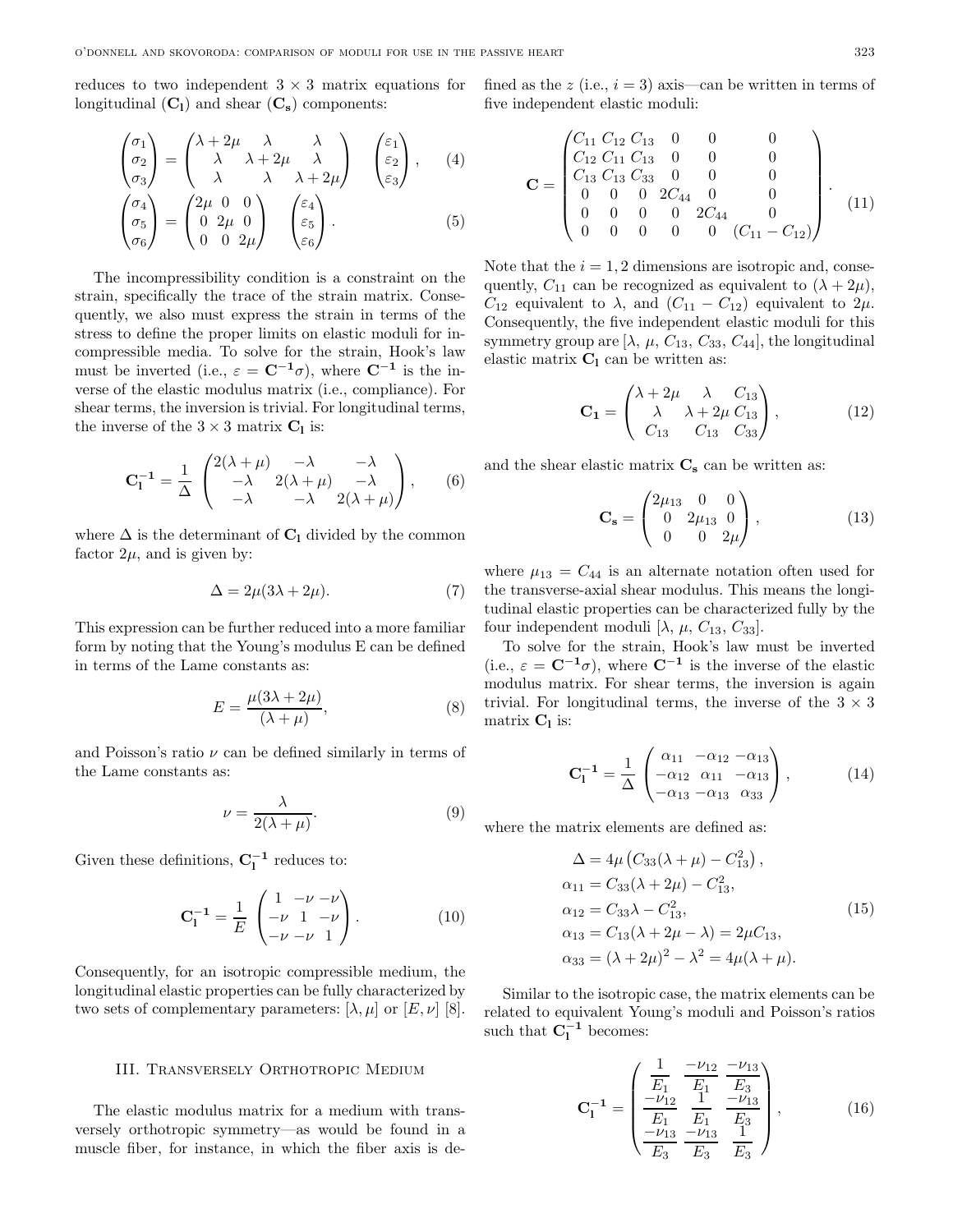where

$$
E_1 = \Delta/\alpha_{11},
$$
  
\n
$$
E_3 = \Delta/\alpha_{33},
$$
  
\n
$$
\nu_{12} = \alpha_{12}/\alpha_{11},
$$
  
\n
$$
\nu_{13} = \alpha_{13}/\alpha_{33}.
$$
\n(17)

Consequently, for a transversely orthotropic compressible medium, the longitudinal elastic properties also can be characterized fully by the four independent parameters  $[E_1, E_3, \nu_{12}, \nu_{13}].$ 

In the next section we explore how these equations can be reduced for the case of incompressible media. Note that we will not consider the degenerate case where  $\Delta = 0$  for a transversely orthotropic medium. This is a very special case that will not happen for normal elastic materials considered in biomechanics. In the limit of a transversely orthotropic medium approaching an isotropic medium (i.e.,  $C_{13} \rightarrow \lambda$ ,  $C_{33} \rightarrow \lambda + 2\mu$ ,  $\Delta$  is nonzero.

## IV. Incompressible Media

Under the restriction of a small deformation (i.e., linear elasticity) the incompressibility condition is:

$$
\theta = \varepsilon_{11} + \varepsilon_{22} + \varepsilon_{33} = 0. \tag{18}
$$

This condition does not depend on the details of the applied stress and simply is the differential form of volume conservation (i.e.,  $\Delta V = 0$ ). For an isotropic material, applying this condition to the strain using  $\varepsilon = C^{-1}\sigma$  and (10) for the inverse elastic modulus matrix yields the following equation for  $\theta$ :

$$
\theta = \frac{1}{E} \left[ \sigma_{11} (1 - 2\nu) + \sigma_{22} (1 - 2\nu) + \sigma_{33} (1 - 2\nu) \right] = 0,
$$
  

$$
\theta = \frac{3(1 - 2\nu)}{E} \sigma = 0,
$$
 (19)

where  $\sigma = \frac{\sigma_{11} + \sigma_{22} + \sigma_{33}}{3}$  is the mean internal pressure. This means that  $\nu = 1/2$  to ensure that  $\theta = 0$  for an arbitrary load.

Imposing (18), the limits of the elastic moduli can be explored using the relations between the Lame constants and the Young's modulus and Poisson's ratio:

$$
\lambda = \frac{\nu E}{(1+\nu)(1-2\nu)}, \ \mu = \frac{E}{2(1+\nu)}.\tag{20}
$$

For an incompressible medium,  $\nu \to 1/2$ ,  $\mu \to E/3$ ,  $\lambda \to$  $\infty$ , and, according to (19) and (20), the product  $\lambda\theta$  equals  $\sigma$ , usually defined as the scalar pressure P. Therefore, (1) for an incompressible medium reduces to:

$$
\sigma_{ij} = P\delta_{ij} + 2\mu\varepsilon_{ij}, \ i, j, = 1, 2, 3,
$$
\n<sup>(21)</sup>

where  $P = \lim_{\alpha \to 0} (\lambda \theta)$  when  $\lambda \to \infty$  and  $\theta \to 0$ . Note that  $\mu$ must be finite to ensure a finite shear elastic matrix, which means that the Young's modulus also must be finite. Thus,

according to (20) and (21), only one material parameter ( $\mu$  or E, where  $E = 3\mu$ ) is needed to describe the behavior of an isotropic incompressible medium, but in this case we have the additional scalar unknown P.

Let us repeat the analysis for an incompressible transversely orthotropic medium. If  $\Delta \neq 0$ , from (14) and (15), the incompressibility condition can be expressed as:

$$
\theta = \frac{\alpha_{11} - \alpha_{12} - \alpha_{13}}{\Delta} (\sigma_{11} + \sigma_{22}) + \frac{\alpha_{33} - 2\alpha_{13}}{\Delta} \sigma_{33} = 0.
$$
\n(22)

Define the two new variables:

$$
Q_1 = (C_{13} - \lambda), Q_2 = [C_{33} - (\lambda + 2\mu)].
$$
 (23)

Note that for an isotropic material  $Q_1 = Q_2 = 0$ . Using these new variables and the definitions of the inverse elastic modulus matrix components, the terms in the incompressibility condition of (22) take the form:

$$
\alpha_{11} - \alpha_{12} - \alpha_{13} = 2\mu(2\mu + Q_2 - Q_1),
$$
  
\n
$$
\alpha_{33} - 2\alpha_{13} = 4\mu(\mu - Q_1),
$$
  
\n
$$
\Delta = 4\mu[\lambda(3\mu + Q_2 - 2Q_1) + (2\mu^2 + \mu Q_2 - Q_1^2)].
$$
\n(24)

Therefore, we can conclude that the incompressibility condition is satisfied for any  $\sigma_{11}$ ,  $\sigma_{22}$ , and  $\sigma_{33}$  if  $\lambda \to \infty$ while  $\mu$ ,  $Q_1$ , and  $Q_2$  are finite. In this case, the longitudinal terms reduce to:

$$
\sigma_{11} = P + 2\mu\varepsilon_{11} + Q_1\varepsilon_{33},
$$
  
\n
$$
\sigma_{22} = P + 2\mu\varepsilon_{22} + Q_1\varepsilon_{33},
$$
  
\n
$$
\sigma_{33} = P + 2\mu\varepsilon_{33} + Q_1(\varepsilon_{11} + \varepsilon_{22}) + Q_2\varepsilon_{33},
$$
\n(25)

where  $P = \lim_{\alpha \to 0} (\lambda \theta)$  when  $\theta \to 0$ . These formulas are the stress-strain relations for an incompressible transversely orthotropic medium, in which the elastic behavior is fully characterized by the four material constants  $[\mu, \mu_{13}, Q_1]$ ,  $Q_2$  and the scalar pressure P.

The longitudinal elastic properties of a compressible, transversely orthotropic medium also can be fully described by the Young's moduli and the Poisson's ratios, in which there is a one-to-one correspondence between these parameters and the elastic moduli of Hook's law:

$$
\lambda = E_1 (E_3 \nu_{12} + E_1 \nu_{13}^2)/\delta,
$$
  
\n
$$
\mu = E_1 [E_3 (1 - \nu_{12}) - 2E_1 \nu_{13}^2]/2\delta,
$$
  
\n
$$
C_{13} = E_1 E_3 \nu_{13} (1 + \nu_{12})/\delta,
$$
  
\n
$$
C_{33} = E_3^2 (1 - \nu_{12}^2)/\delta,
$$
  
\n
$$
\delta = (1 + \nu_{12}) [E_3 (1 - \nu_{12}) - 2E_1 \nu_{13}^2].
$$
\n(26)

Similarly, the two elastic moduli defined above to simplify notation for an incompressible medium are:

$$
Q_1 = (C_{13} - \lambda) = E_1 [E_3(\nu_{13} + \nu_{12}\nu_{13} - \nu_{12}) - E_1\nu_{13}^2]/\delta,
$$
  
\n
$$
Q_2 = [C_{33} - (\lambda + 2\mu)] = [E_3^2(1 - \nu_{12}^2) - E_1E_3 + E_1^2\nu_{13}^2]/\delta.
$$
\n(27)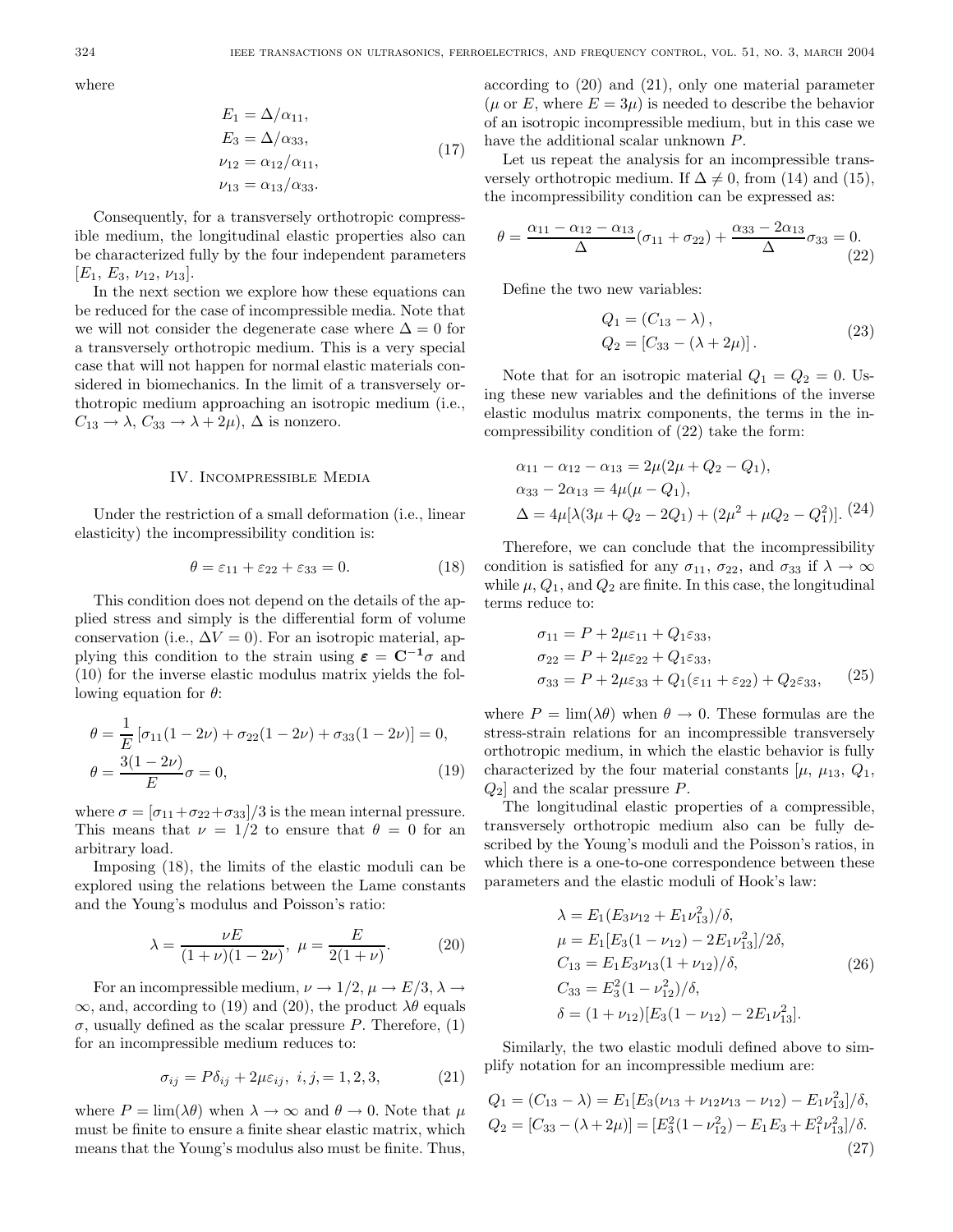Using these alternate definitions, the incompressibility condition of (22) becomes:

$$
\theta = \left[ (1 - \nu_{12})/E_1 - \nu_{13}/E_3 \right] (\sigma_{11} + \sigma_{22}) + (1 - 2\nu_{13})\sigma_{33}/E_3 = 0. \tag{28}
$$

For this equation to be satisfied for an arbitrary load (i.e., arbitrary  $\sigma_{11}$ ,  $\sigma_{22}$ , or  $\sigma_{33}$ ), the following two conditions must be satisfied simultaneously:

$$
\nu_{13} = \frac{1}{2}, \ v_{12} = 1 - \frac{E_1}{2E_3}.
$$
 (29)

Note if the medium is isotropic, then  $E_1 = E_3 = E$ , and these two conditions lead to  $\nu_{13} = \nu_{12} = \nu = \frac{1}{2}$ . For normal materials found in biomechanics, the requirement  $\nu > 0$  seems to be valid. This requirement is automatically satisfied for the limit value of  $\nu_{13} = \frac{1}{2}$ , but for the limit value of  $\nu_{12} = 1 - \frac{E_1}{2E_3}$  only if  $E_1 \leq 2E_3$ .

Using the Young's moduli and Poisson's ratios to describe a transversely orthotropic material, it appears that the requirement of medium incompressibility reduces the number of material parameters needed to describe longitudinal components to two:  $[E_1, E_3]$ . Unfortunately, (29) cannot be directly used in the stress-strain relations. Also, note that  $\delta$  is zero for this case, signaling that the conversion between the two sets of elastic moduli presented in (23) is not defined. Therefore, the limit behavior of coefficients in (26) and (27) when  $(\nu_{12}, \nu_{13}) \rightarrow \left(1 - \frac{E_1}{2E_3}, \frac{1}{2}\right)$ needs some additional consideration.

To consider the limit case of incompressibility, use the local cylindrical system of coordinates in the plane  $(\nu_{12}, \nu_{13})$  with the center  $\left(1-\frac{E_1}{2E_3}, \frac{1}{2}\right)$ . That is, assume that:

$$
\nu_{12} = \left(1 - \frac{E_1}{2E_3}\right) - rC, \ \nu_{13} = \frac{1}{2} - rS,\tag{30}
$$

where  $C = \cos(\alpha)$ ,  $S = \sin(\alpha)$ . If a medium is nearly incompressible, the value of  $r$  is small, and for incompressible medium the limit  $r \to 0$  must be evaluated.

Using  $(26)$ ,  $(27)$ , and  $(30)$ , for small r we obtain:

$$
\delta = r[(4E_3 - E_1) - 2rCE_3][(E_3C + 2E_1S) - 2E_1rS^2]/2E_3,\n\lambda = E_1(E_3\nu_{12} + E_1\nu_{13}^2)/\delta\n= \frac{E_3E_1[(4E_3 - E_1) - 4r(E_3C + E_1S) + 4r^2E_1S^2]}{2r[(4E_3 - E_1) - 2rCE_3][(E_3C + 2E_1S) - 2E_1rS^2]},\n\mu = E_1[E_3(1 - \nu_{12}) - 2E_1\nu_{13}^2]/2\delta\n= \frac{E_1E_3}{[(4E_3 - E_1) - 2rCE_3]},\nQ_1 = E_1[E_3(\nu_{13} + \nu_{12}\nu_{13} - \nu_{12}) - E_1\nu_{13}^2]/\delta\n= \frac{E_3E_1\{[E_3(C - 4S) + 3E_1S] + 2rS(E_3C - E_1S)\}}{[(4E_3 - E_1) - 2rCE_3][(E_3C + 2E_1S) - 2E_1rS^2]},\nQ_2 = [E_3^2(1 - \nu_{12}^2) - E_1E_3 + E_1^2\nu_{13}^2]/\delta\n= \frac{2E_3[(2E_3^2C - E_1E_3C - E_1^2S) + r(E_1^2S^2 - E_3^2C^2)]}{[(4E_3 - E_1) - 2rCE_3][(E_3C + 2E_1S) - 2E_1rS^2]}.
$$

These expressions have different behavior when  $r \to 0$ for different values of  $(4E_3 - E_1)$ . If  $(4E_3 - E_1) \neq 0$  from (31) the elastic moduli become:

$$
\lambda \approx \frac{E_3 E_1}{2r(E_3 C + 2E_1 S)} \to \infty,
$$
  
\n
$$
\mu \to \frac{E_1 E_3}{(4E_3 - E_1)},
$$
  
\n
$$
Q_1 \to \frac{E_3 E_1 [E_3 (1 - 4t) + 3E_1 t]}{(4E_3 - E_1)(E_3 + 2E_1 t)},
$$
  
\n
$$
Q_2 \to \frac{2E_3 (2E_3^2 - E_1 E_3 - E_1^2 t)}{(4E_3 - E_1)(E_3 + 2E_1 t)},
$$
\n(32)

where  $t = S/C = \tan(\alpha)$ . In contrast, if  $(4E_3 - E_1) = 0$ , from (31) we have:

$$
\lambda = \frac{4E_3[(C+4S) - 4rS^2]}{rC[(C+8S) - 8rS^2]} \to \infty,
$$
  
\n
$$
\mu = -\frac{2E_3}{rC} \to \infty,
$$
  
\n
$$
Q_1 = -\frac{2E_3[(C+8S) + 2rS(C-4S)]}{rC[(C+8S) - 8rS^2]} \to \infty,
$$
 (33)  
\n
$$
Q_2 = \frac{E_3[2(C+8S) - r(16S^2 - C^2)]}{rC[(C+8S) - 8rS^2]} \to \infty.
$$

Note that if  $(4E_3 - E_1) = 0$  for an incompressible medium, from (30)  $\nu_{12} = -1$  and  $\mu = \infty$ . From (33) we conclude that, if  $(4E_3 - E_1) = 0$ , the set of parameters  $(E_1, E_3, \nu_{12}, \nu_{13})$  cannot be used to derive the stress-strain relation for an incompressible transversely orthotropic medium. If  $(4E_3-E_1) \neq 0$ , the last terms in (32) have finite values when  $r \to 0$ . These values, however, depend on the angle  $\alpha$  in the  $(\nu_{12}, \nu_{13})$  plane, which was used to reach the limit point  $(\nu_{12}, \nu_{13}) = \left(1 - \frac{E_1}{2E_3}, \frac{1}{2}\right)$ . Therefore, in general, the limit case of an incompressible transversely orthotropic medium cannot be described using (29) and material parameters  $[E_1, E_3]$ . This fact can lead to the mistaken conclusion that a transversely orthotropic medium cannot be incompressible. The correct conclusion seems to be that the stress-strain relations in an incompressible transversely orthotropic medium generally cannot be described using only a total of three independent material parameters. The angle  $\alpha$  [or parameter  $t$  used in  $(32)$  is the fourth material parameter needed to describe the complete stress-strain relation. As shown below, however, in many physically realizable cases, an incompressible, transversely orthotropic material can be well characterized using only three elastic moduli.

# V. Approximating Incompressible Transversely ORTHOTROPIC MEDIA

Using an isotropic material as the limit case, we can approximate the proper angle to derive a one-to-one correspondence between the complementary descriptions of an incompressible, transversely orthotropic medium. The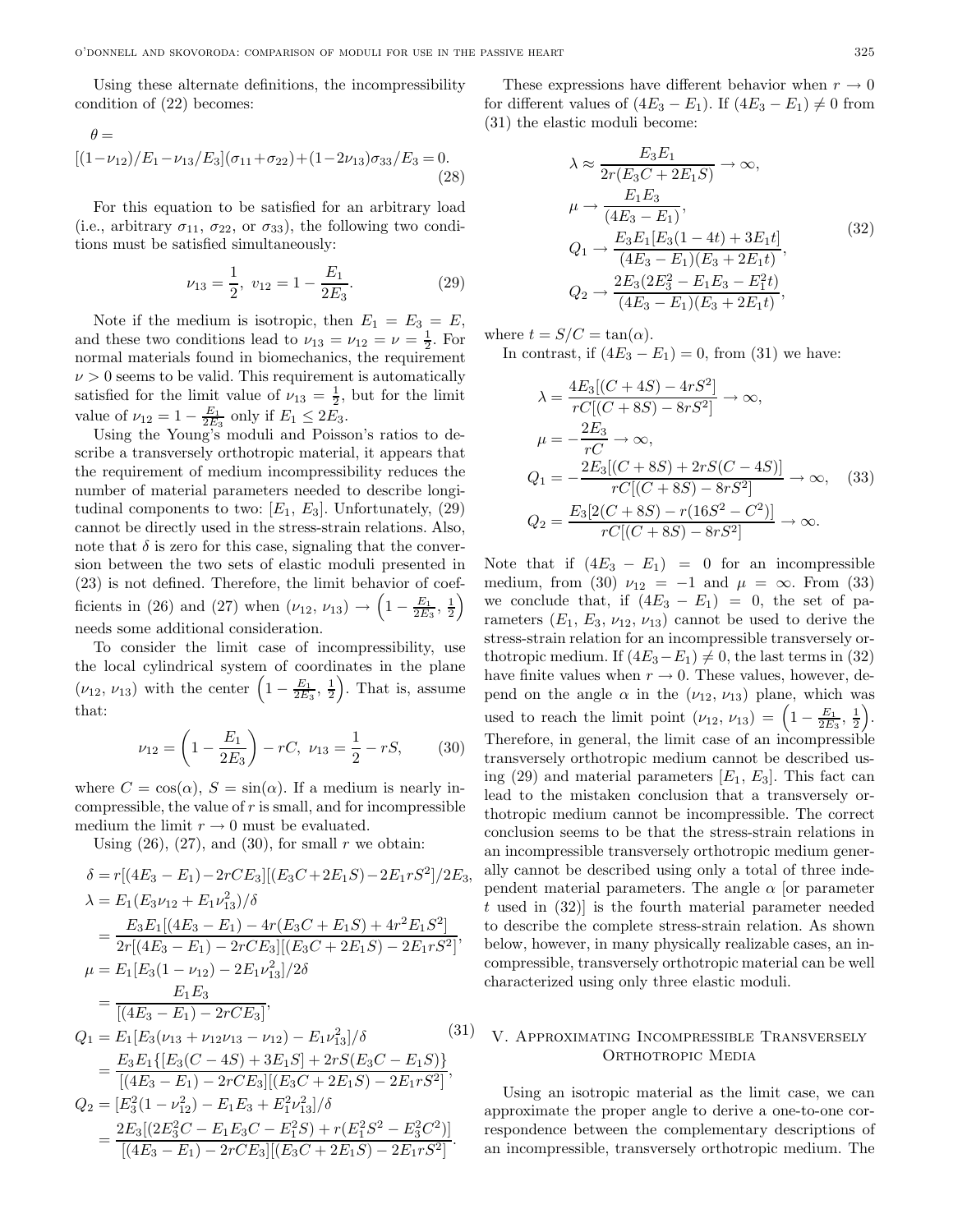relations in (31) must contain the relations for an incompressible, isotropic medium as a limit case. For this case, (31) reduces to:

$$
\lambda \approx E/2r(C + 2S),
$$
  
\n
$$
\mu \approx E/3,
$$
  
\n
$$
Q_1 \approx E(C - S)/3(C + 2S),
$$
  
\n
$$
Q_2 \approx 2E(C - S)/3(C + 2S).
$$
\n(34)

From (34) we can conclude that, for an isotropic medium as  $r \to 0$ , (34) reduces to  $\lambda \to \infty$ ,  $\mu = E/3$ ,  $Q_1 = 0$ , and  $Q_2 = 0$  if  $C = S$  (i.e.,  $t = 1$ ). Now, keep this condition for an anisotropic medium. With this limitation we can rewrite (32) in the form:

$$
\lambda \to \infty,
$$
  
\n
$$
\mu \to \frac{E_1 E_3}{(4E_3 - E_1)},
$$
  
\n
$$
Q_1 \to \frac{3E_3 E_1 (E_1 - E_3)}{(4E_3 - E_1)(E_3 + 2E_1)},
$$
  
\n
$$
Q_2 \to -\frac{2E_3 (E_1 - E_3)(E_1 + 2E_3)}{(4E_3 - E_1)(E_3 + 2E_1)}.
$$
\n(35)

Therefore, if  $(4E_3 - E_1) \neq 0$ , the stress-strain relations for an incompressible, transversely orthotropic medium become:

$$
\sigma_{11} = P + \frac{2E_1E_3}{(4E_3 - E_1)} \varepsilon_{11} + \frac{3E_1E_3(E_1 - E_3)}{(4E_3 - E_1)(E_3 + 2E_1)} \varepsilon_{33},
$$
  
\n
$$
\sigma_{22} = P + \frac{2E_1E_3}{(4E_3 - E_1)} \varepsilon_{22} + \frac{3E_1E_3(E_1 - E_3)}{(4E_3 - E_1)(E_3 + 2E_1)} \varepsilon_{33},
$$
  
\n
$$
\sigma_{33} = P + \frac{2E_1E_3}{(4E_3 - E_1)} \varepsilon_{33} + \frac{3E_1E_3(E_1 - E_3)}{(4E_3 - E_1)(E_3 + 2E_1)} (\varepsilon_{11} + \varepsilon_{22}) - \frac{2E_3(E_1 - E_3)(E_1 + 2E_3)}{(4E_3 - E_1)(E_3 + 2E_1)} \varepsilon_{33},
$$
  
\n(36)

 $\sigma_{13} = 2\mu_{13}\varepsilon_{13},$  $\sigma_{23} = 2\mu_{13}\varepsilon_{23},$  $\sigma_{12} = \frac{2E_1E_3}{(4E_3 - E_1)} \varepsilon_{12}.$ 

These formulas can be considered as stress-strain relations for transversely orthotropic, incompressible medium, written using the second set of material parameters. Clearly, only three material parameters  $(E_1, E_3, \mu_{13})$  are needed, where again we have the additional scalar unknown P. Expressions (36) contain (21) as a limit case for isotropic medium when  $E_1 = E_2 = E$  and  $\mu_{13} = \mu$ . Note also that  $(4E_3-E_1) \neq 0$  if  $\nu_{12} > 0$ , i.e., if  $E_1 \leq 2E_3$ . At the same time, we must remember that (36) was obtained using the strong assumption  $C = S$ . Unfortunately for highly anisotropic materials, this assumption is not obvious and must be considered as an additional strong limitation. To describe the elastic behavior of an incompressible, transversely orthotropic medium using (36), it is necessary that

#### TABLE I

Elastic Moduli of Passive Dog Myocardium Estimated for Direct Mechanical Measurements Assuming an Incompressible Medium (adapted from [2], [3]).

| Modulus    | Value (kPa) |
|------------|-------------|
| $Q_1$      | 0           |
| $Q_2$      | 13.1        |
| $\mu_{13}$ | 3.2         |
| $\mu$      | 1.4         |

this limitation be justified using force-deformation measurements on the material of interest.

## VI. Discussion

Guccione et al. [2], [3] computed three independent elastic moduli for the passive heart based on optimal fits to force-deformation measurements in intact dog myocardium. Their model was incompressible and should have produced four independent elastic moduli. Nonlinear, least-squares fits, however, were optimized by setting one of the coefficients to zero  $(Q_1)$  in our notation). Taking the small strain limit of their nonlinear, constitutive relations, and converting to our notation, the four independent moduli estimated from their results are summarized in Table I.

These values represent the zero strain limits of the nonlinear, constitutive relations and should be considered the lower bound on the magnitude of the moduli in the linear elastic regime.

Recent work in transient elastography has investigated shear wave speeds at very low propagation frequencies (100 Hz) to estimate anisotropy in the shear elastic moduli of striated muscle [9]. Measurements in the human biceps exhibited anisotropy (a factor of 4 in wave speed, representing a factor of 16 in the shear elastic moduli) greater than that reported in myocardium, but the magnitude of the shear modulus ( $\mu = 9$  kPa) is consistent with the results reported in Table I, given that these measurements were obtained with the muscle loaded (i.e., not in the zero strain limit for this highly nonlinear material). Overall, both low frequency shear wave and static deformation measurements strongly suggest that all elastic moduli describing static deformation of the passive heart in the linear regime should be on the order of 10 to 20 kPa.

In materials characterization, elastic moduli in an anisotropic material are often estimated from ultrasonic sound speed measurements. These moduli then are used to describe static deformations of the material. Similar methods have been applied to the passive heart to produce estimates of anisotropic cardiac elastic moduli [4]–[7]. Measurements of ultrasonic sound speeds at high frequencies (5 MHz) in formalin-fixed human myocardium produce values for the five elastic moduli of a transversely orthotropic, compressible model, as presented in Table II.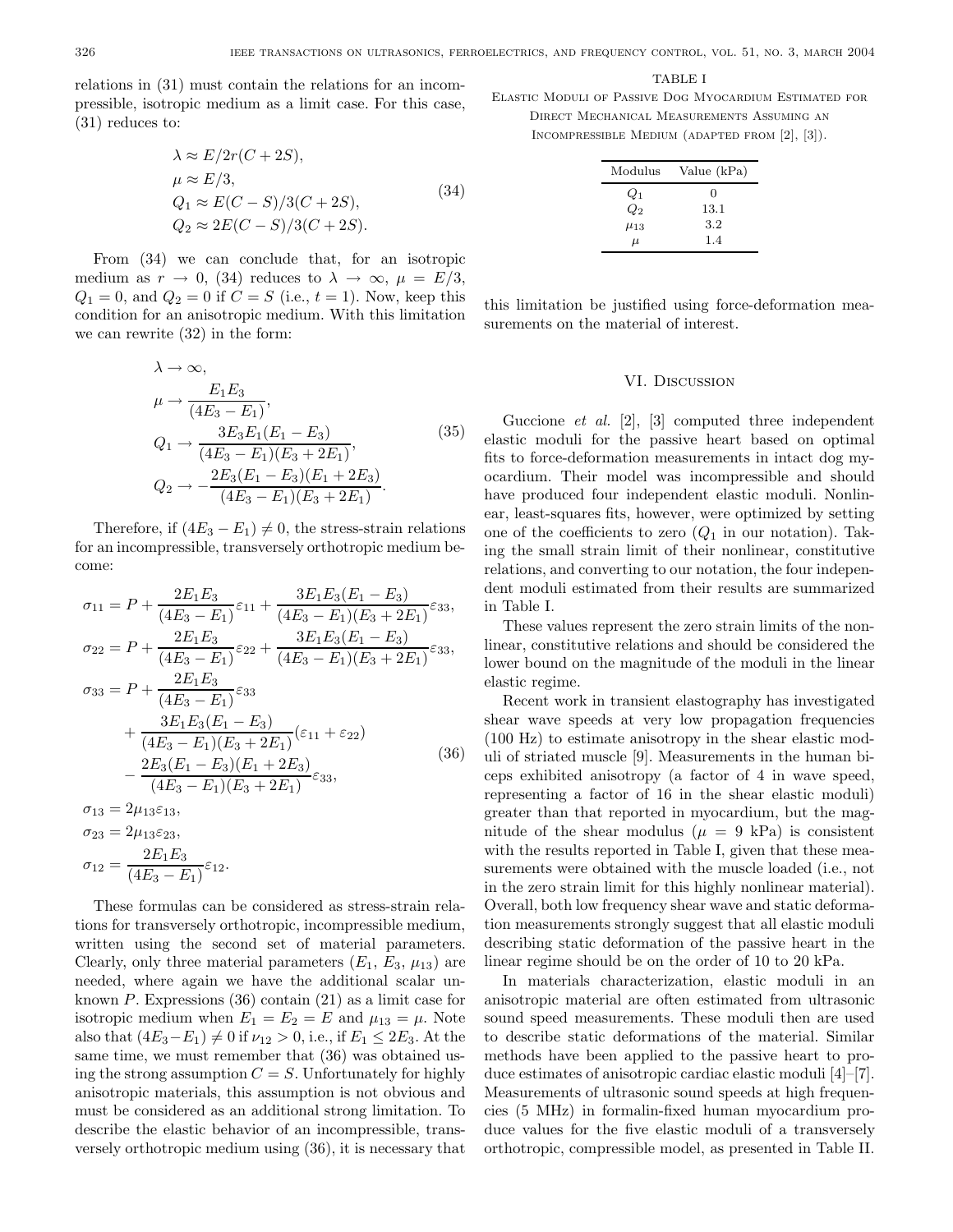## TABLE II

Elastic Moduli of Passive Dog Myocardium Estimated from Ultrasonic Velocity Measurements Assuming a Compressible MEDIUM (ADAPTED FROM  $[4]-[7]$ ).

| Modulus  | Value (GPa)          |
|----------|----------------------|
| $C_{11}$ | 2.462                |
| $C_{33}$ | 2.527                |
| $C_{13}$ | 2.445                |
| $C_{44}$ | $9.0 \times 10^{-3}$ |
| $C$ 66   | $8.5 \times 10^{-3}$ |

Note that the shear elastic moduli are more than three orders of magnitude greater than those estimated using either low-frequency shear wave or static deformation measurements. Formalin fixation clearly contributes to the difference; previous studies noted that fixation can increase the static shear modulus by at least an order of magnitude [10]. Also, measurements of shear properties at high frequencies are very hard to extrapolate to low frequencies given the highly dispersive nature of shear wave propagation in soft tissue [11].

Using these values, the equivalent elastic moduli of an incompressible model can be computed. An incompressible model should yield reasonable results as  $\nu_{13}$  is 0.4975 for these parameters, closely approximating the incompressible value of 0.5. The two moduli  $Q_1$  and  $Q_2$  describing anisotropies in the longitudinal elastic matrix are:

$$
Q_1 = (C_{13} - \lambda) = (C_{13} - C_{11} + C_{66})
$$
  
= (2.445 - 2.462 + 0.0085) *GPa*  
= -0.0085 *GPA* = -8.5 *MPa*.  

$$
Q_2 = (C_{33} - C_{11}) = (2.527 - 2.462) GPa
$$
  
= 0.065 *GPa* = 65.00 *MPa*.

Note that  $Q_1$  is negative. If  $C_{11}$  were 2.4535 GPa, representing a 0.35% change in the modulus (0.17% change in the sound speed), then  $Q_1$  would be zero, matching the static results. As noted in [4], ultrasonic wave speed measurements on well controlled tissue samples are precise only to about 0.20%. Consequently, it is virtually impossible to yield a reasonable estimate of  $Q_1$  using these parameters. Similarly, because computation of  $Q_2$  requires the difference in elastic moduli computed directly from wave speed measurements, the error in this parameter is nearly 40%. With this level of error, it is nearly impossible to judge the relative contributions of different elastic moduli let alone the absolute magnitudes. And, to estimate  $Q_2$  from the longitudinal wave speed to a precision of 10 kPa, the speed must be measured to a precision of about two parts per million. This is beyond the scope of conventional ultrasonic measurements on soft tissue samples. Consequently, it is very difficult, and virtually impossible in most cases, to accurately compute elastic moduli from ultrasonic sound speed measurements that describe static soft tissue deformations.

Both static deformation experiments and ultrasonic sound speed measurements confirm that the passive heart can be modeled as an incompressible material. This assumption was justified originally over 20 years ago by Vossoughi *et al.* [12] and has helped improve the accuracy of multidimensional, ultrasonic speckle tracking algorithms [13]–[15]. More recent studies suggest that, even in the perfused heart, volume conservation at the regional level is a good approximation [16]. Assuming both incompressibility and modulus values derived from measurements during diastole, reconstructed strains differ from true values by at most 10% in peak systole. Given the large dynamic range in cardiac elastic moduli due to pathological processes, a 10% error from model imperfection seems like a very small price to pay to gain the signal-to-noise ratio benefits of incompressibility processing.

However, a complete description of cardiac elastic behavior must include anisotropic moduli in which four independent constants are required theoretically for an incompressible, transversely orthotropic medium, but three independent constants appear adequate to model small strain behavior. Note that the ratio of  $Q_2$  to  $\mu$  is nearly an order of magnitude; consequently, significant reconstruction errors will result if a single elastic modulus (i.e.,  $E$  or  $\mu$ ) is assumed. The model of cardiac mechanics originally proposed by Guccione et al. [3] uses three parameters similar to  $E_1, E_3$ , and  $\mu_{13}$  to describe small strain behavior, and four parameters to describe nonlinear behavior. The strain energy potential  $W$  for this model written in terms of the orthotropic coordinate axes is:

$$
W = \left(\frac{C}{2}\right)(e^{Q} - 1),
$$
  
\n
$$
Q = b_{f}(\varepsilon_{33}^{2}) + b_{i}(\varepsilon_{33}^{2} + \varepsilon_{22}^{2} + 2\varepsilon_{12}^{2}) + 2b_{fs}(\varepsilon_{13}^{2} + \varepsilon_{23}^{2})^{(38)}
$$

where  $C, b_f, b_i$ , and  $b_{fs}$  are the four independent material constants. Elasticity reconstruction algorithms based on ultrasonic strain and strain rate measurements in the heart must produce the spatial distribution of these parameters. Also, any elasticity imaging algorithm also must reconstruct the orientation of the fiber axis (i.e., orthotropic coordinate axis) at every position within the heart with respect to the absolute coordinate frame used for deformation analysis and modulus reconstruction.

# VII. SUMMARY

Elastic moduli in the passive heart estimated by different methods were compared. Moduli obtained from ultrasonic sound speed measurements are inconsistent with those obtained by static deformation and low-frequency shear wave methods. Both tissue fixation and the highoperating frequency of ultrasonic measurements contribute to these discrepancies. Moreover, the precision of ultrasonic sound speed measurements required to estimate elastic moduli describing static deformations of a nearly incompressible, anisotropic medium such as the heart appears to be beyond the scope of current methods. We